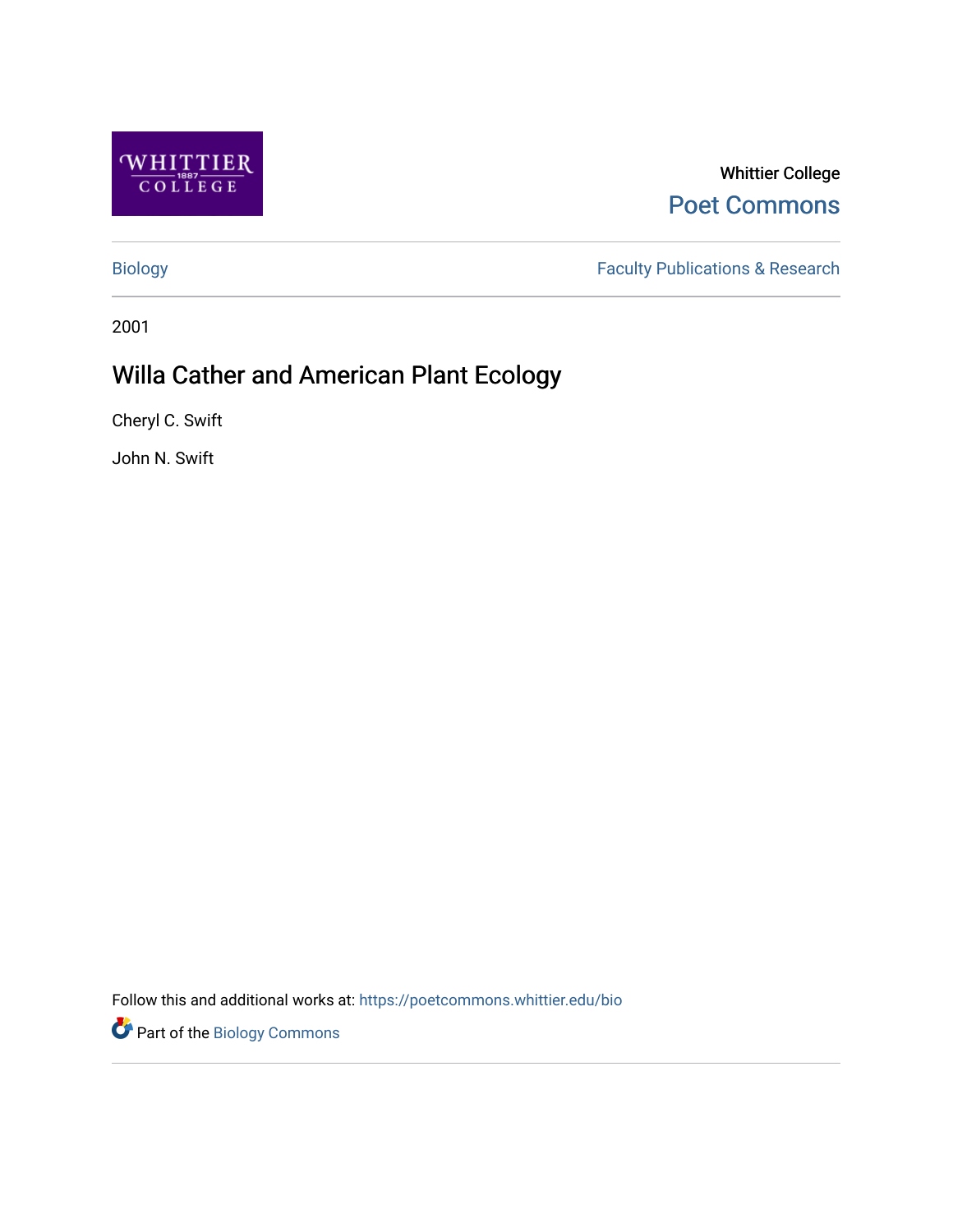CHERYL C. SWIFT

IOHN N. SWIFT

# Willa Cather and American Plant Ecology

The following argument began simply in our curiosity over Willa Cather's naming of flowers, particularly in her late work. Looking at these acts of naming, however, led us quickly to the beginnings of a more general historical/theoretical framework for thinking about her long relationship with natural science. Cather is of course well known as an acute botanical observer and literary user of the floral or vegetative world, as pastoral backdrop, as ornamental illustration, or as emblem. Susan Rosowski has moreover suggested a foundational "ecological dialectic" in all of her art, originating in her early university experiences with the pioneering Nebraska botanists Charles Bessey, Roscoe Pound, and Frederic E. Clements. But we believe that Cather's work more specifically reflects directly the dominant paradigms of early American plant ecology as Clements developed them after 1900. Furthermore, it manifests signs of an internal theoretical struggle in that emergent academic discipline, a struggle finally over the limits of science's explanatory and predictive powers (as opposed to its classificatory, categorizing, or "naming" functions). In effect, we find it useful to treat Cather not only as a literary flower-lover, but as herself a theorist of nature, engaged throughout her career with the conceptual complexities that formed modern plant science.

### I.

We will begin with her final novel, *Sapphira and the Slave Girl* (1940), a historical treatment of slavery in the rural ante-bellum American south, where we note two related qualities: Cather's interest in taxonomy and the interplay of "scientific" and common plant names, and an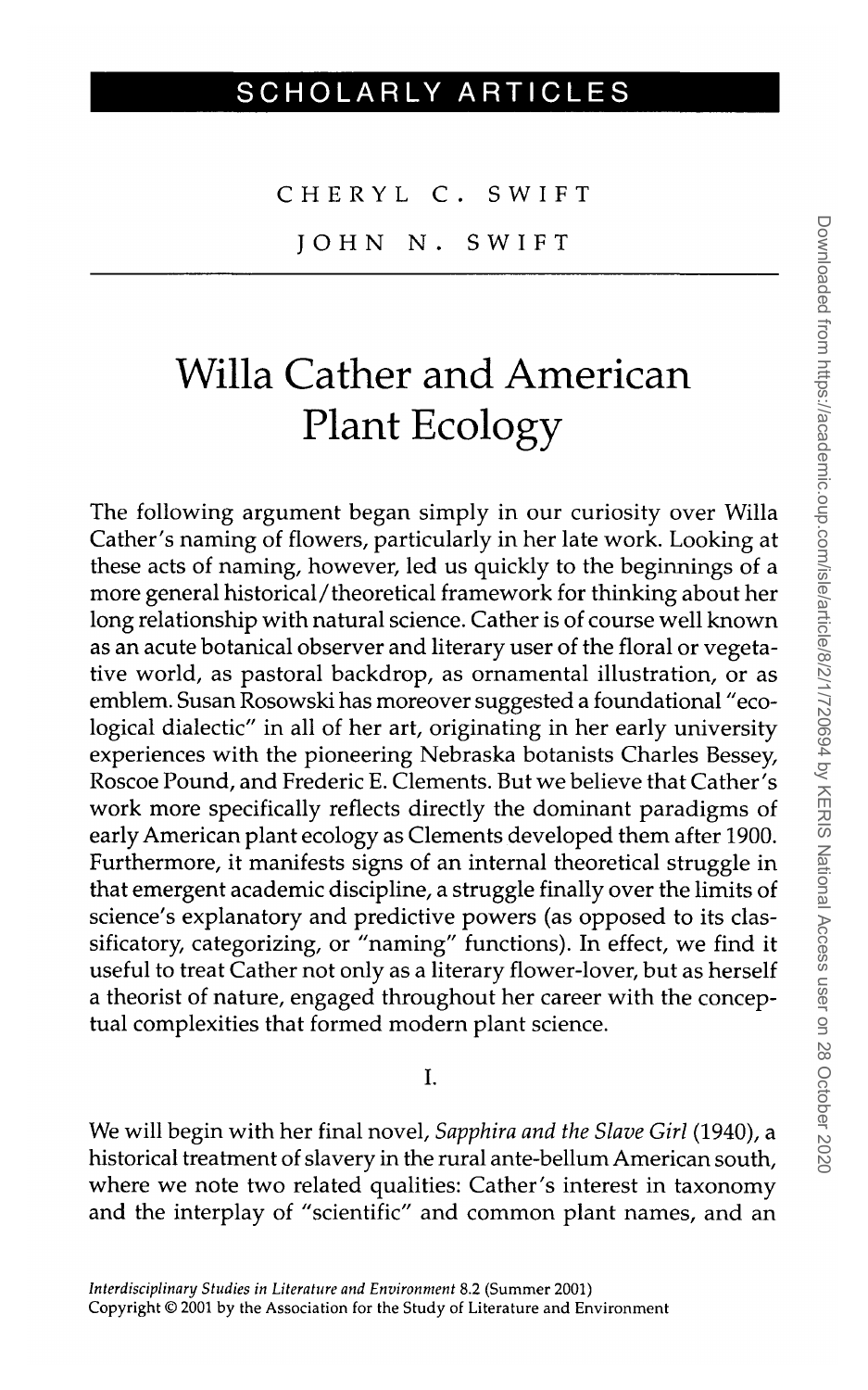odd disregard for her own famous injunctions concerning descriptive economy in fiction. *Sapphira* is Cather's most ostentatiously "floral" (or "botanical") narrative, richly studded with references to the flowers of Virginia, and referring specifically to several dozen different species of flowers, trees, or shrubs. Her concern with the naming of plants sometimes produces scholarly-sounding parenthetical Latin identifications: *Rhododendron nudiflorum* for wild honeysuckle (34-35), *Kalmia* for mountain laurel (171). It leads also to occasional explorations of the indeterminacies and slippages of "common" names, as when Rachel Blake notices the "multitude of green jonquil spears thrusting up in the beds before the cabins.... 'Easter Flowers' was her name for them, but the darkies called them 'smoke pipes'" (18-19).

Such a mixture of formal and colloquial taxonomic terminologies complicates meaning in interesting ways, reflecting the ambiguities of the borderland which is the novel's literal and ethical setting—a space between the legal and the customary, between public and private, universal and local, proper and familiar.<sup>1</sup> The properly named *Rhododendron nudiflorum,* which Cather also calls "wild honeysuckle," is unrelated to "true" honeysuckle (genus *Lonicera).* When Sapphira brings "mock-orange" blossoms to her dying slave Jezebel, the narrator calls them "syringa" (187). Yet mock-oranges are neither phylogenetically close to oranges nor to the genus *Syringa* (lilacs), although mock-oranges (actually members of the Saxifrage family) were indeed regionally called "syringa" in the late nineteenth and early twentieth centuries (Gray 449). This chain of proper and local names, like Rachel Blake's meditation on jonquils, results from taxonomy's inherent limitation: the Linnaean ideal of a universally true and unequivocal language of nature must confront the reality of regions, and the clearest taxonomy always contends with a cacophony of local dialects. We may suspect that the interplay of the universal and the regional in *Sapphira* has something to do with Cather's peculiar relation to the novel's landscapes, returning in the closing decade of her life to her native Virginia, now as a literary visitor and a tourist—and we shall eventually revisit this theme in our conclusion.

Moreover, and of more obvious importance, *Sapphira's* dense, apparently gratuitous cataloguing represents exactly the kind of prolific belaboring of detail that Cather had publicly repudiated throughout her life. Her most sustained and famous indictment of detail for detail's sake is of course her 1922 essay "The Novel Démeublé," where she condemned gratuitous cataloguing in the name of realism. In an interview shortly after *Sapphira's* publication, she criticized specifically the piling-up of "arid botanical knowledge" as an example of "useless ornamentation" in fiction (Bohlke 135). And in fact the novel's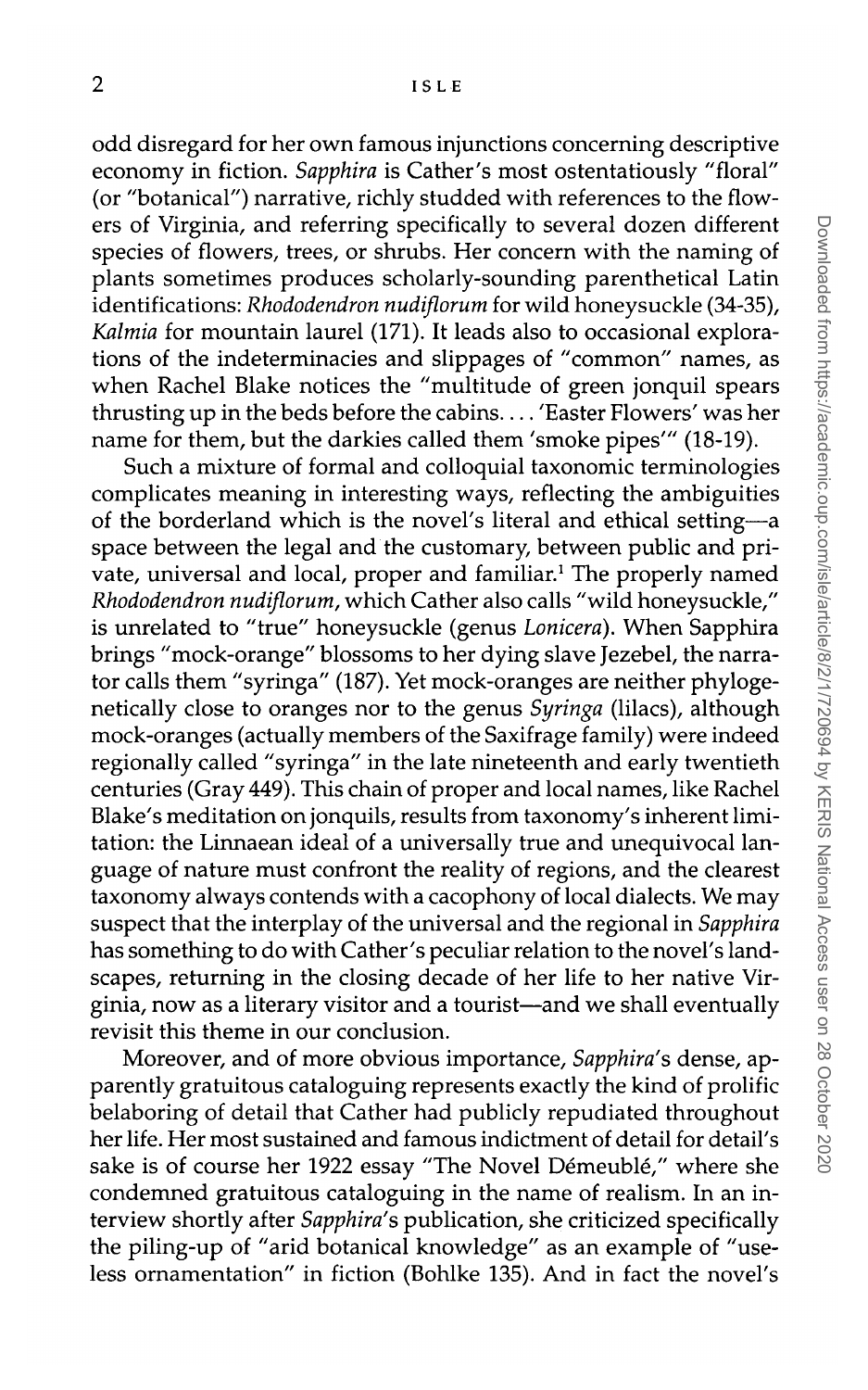Latin nomenclature recalls ironically a moment from her career's beginning, her 1894 falling-out with her fellow-student, the young botanist/lawyer Roscoe Pound, whom she satirized in the University of Nebraska literary magazine as a pedant "call[ing] everything by its longest and most Latin name," a scholarly bore able to "browbeat [his listeners], argue them down, Latin them into a corner, and botany them into a shapeless mass" (Woodress 86).

In short, the "botanizing" of *Sapphira and the Slave Girl* seems uneasily uncharacteristic, both in the uncertainties of naming that its apparent authoritativeness only partly masks, and in its departure from Cather's well-known general fictional aesthetic of austerity. To explore and illuminate the origins of this uneasiness, we will look back more than a quarter-century to her first "nature" novel, *O Pioneers!* (1913) and beyond, to her early contact in the 1890s with professional academic botanists (like Pound) and their ways of thinking. We will find enough to postulate that *Sapphira's* "useless ornamentation," its accumulation of "arid botanical knowledge," may compensate for a condition of geographical exile, of Cather's consistent and growing sense of being out of her element—and that it may reflect her grudging giving up of a youthful vision of supportive organic community.

## II.

We have characterized the representation of nature in *Sapphira and the Slave Girl* as "taxonomic," concerned mainly with the identification, naming, and cataloguing of discrete individual organisms and their species. Whole sections of the novel, like Rachel Blake's walk up Timber Ridge to visit Mrs. Ringer (115-16), resemble field guides or flora in the detail of their descriptive technique. In *O Pioneers!,* on the other hand, the biological world is more typically represented holistically or "ecologically." In other words, O *Pioneers!* deals much less with the names of organisms than with their functions and interactions *as members of communities.* (This is not to say that plant names are non-existent or even unimportant in *O Pioneers!* They are, however, localized in predictable settings: gardens, orchards, areas of disturbance. Plants are also frequently catalogued for their uses, as in Mrs. Bergson's canning operations [29]. Latin names do not occur, nor is there any ambivalence or vagueness in the use of common names.)

Put in the functional language of twentieth-century ecology, the novel's largest plot involves the transformation of a stable ecological community—the prairie—as its internal structures and relationships alter in response to human invasion.<sup>2</sup> In it Cather consistently represents the prairie both as an integrated system, a set of "great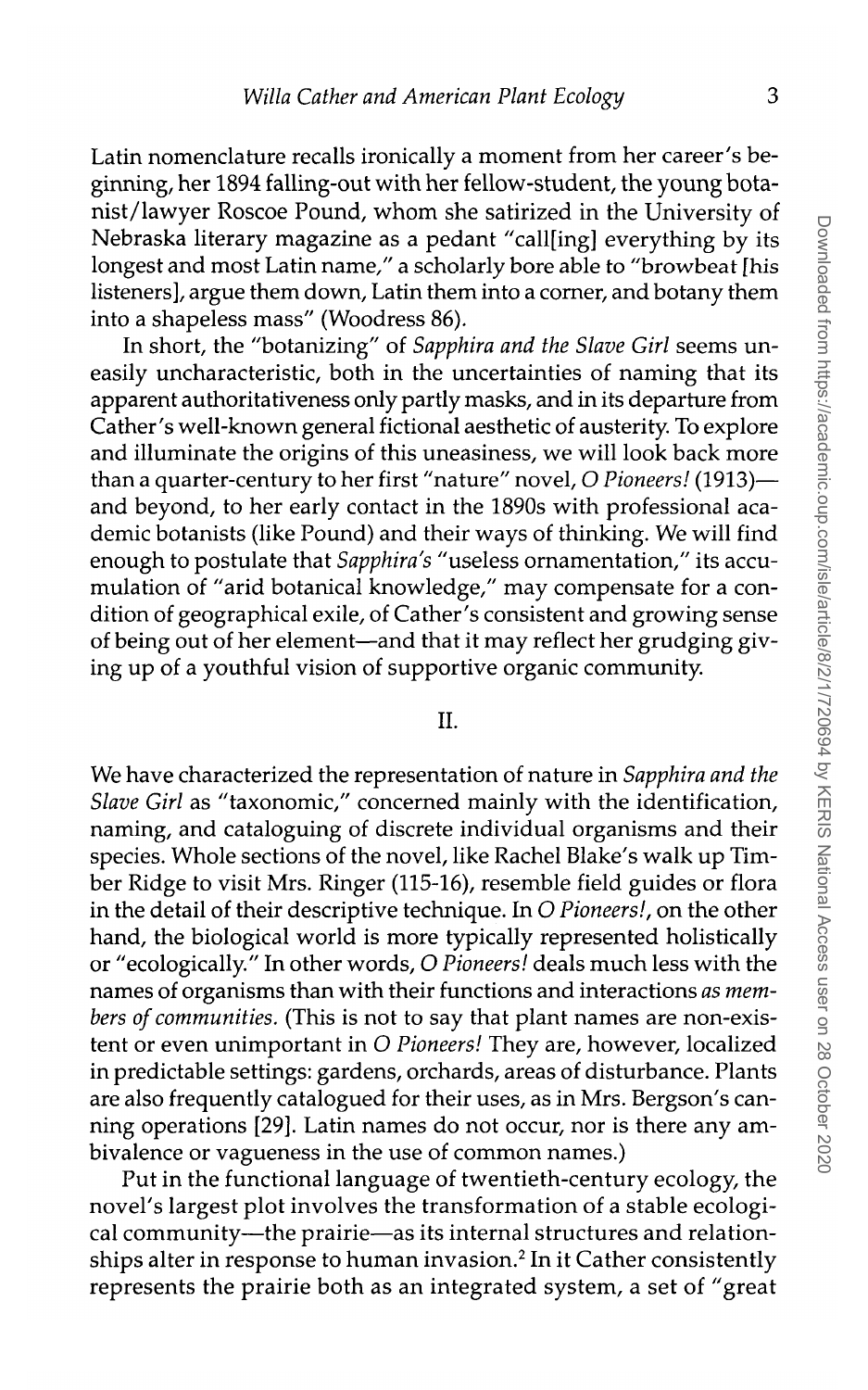operations of nature" (70), and a complex, sentient organism in its own right. Nature is a complex, developing character. "The great fact was the land itself," thinks the immigrant farm-boy Carl Linstrum in the first chapter, "which seemed to overwhelm the little beginnings of human society that struggled in its sombre wastes. . . . the land wanted to be let alone, to preserve its own fierce strength" (15). To the heroine's father, the failed farmer John Bergson, "It was still a wild thing that had its ugly moods. .. . It was like a horse that no one knows how to break to harness, that runs wild and kicks things to pieces" (20, 22). A half-generation later, after the land's cultivation, it keeps its volitional quality, now a benevolent giant co-operating gladly with its new inhabitants:

The brown earth, with such a strong, clean smell, and such a power of growth and fertility in it, yields itself eagerly to the plow; rolls away from the shear, not even dimming the brightness of the metal, with a soft, deep sigh of happiness.  $\dots$  [The country] seems to rise a little to meet the sun. The air and the earth are curiously mated and intermingled, as if the one were the breath of the other. (76-77)

Alexandra Bergson's own story—the main narrative of O *Pioneers!*—describes her willing participation in and assimilation into this fruitful organic collaboration, from her early acknowledgement that those "great operations" provide her with "personal security," "as if her heart were hiding down there, somewhere, with the quail and the plover and all the little wild things that crooned or buzzed in the sun" (70-71), through the discovery of her talents as farmer and midwife to the land's fecundity, to the book's closing prophetic apostrophe: "Fortunate country, that is one day to receive hearts like Alexandra's into its bosom, to give them out again in the yellow wheat, in the rustling corn, in the shining eyes of youth!" (309).

In structuring *O Pioneers!* in this way, around such a vision of constructive human interaction with an animated, organized nature, Cather was expressing in narrative and allegorical form what was within the next few years to become the dominant American ecological paradigm of this century's first half: Frederic Clements's conceptualization of the plant "formation" or community as a single organic entity. "As an organism," Clements insisted, "the formation arises, grows, matures, and dies," driven through its developmental history by the repeated incursions of pioneering new species and their subsequent competition (3). Clements was Cather's classmate at Nebraska in the 1890s; he also belonged to the legendary *"Seminarium Botanicum"* or *"Sem. Bot.,"* Acting Chancellor Charles Bessey's research group and one of the University's intellectual and social centers. With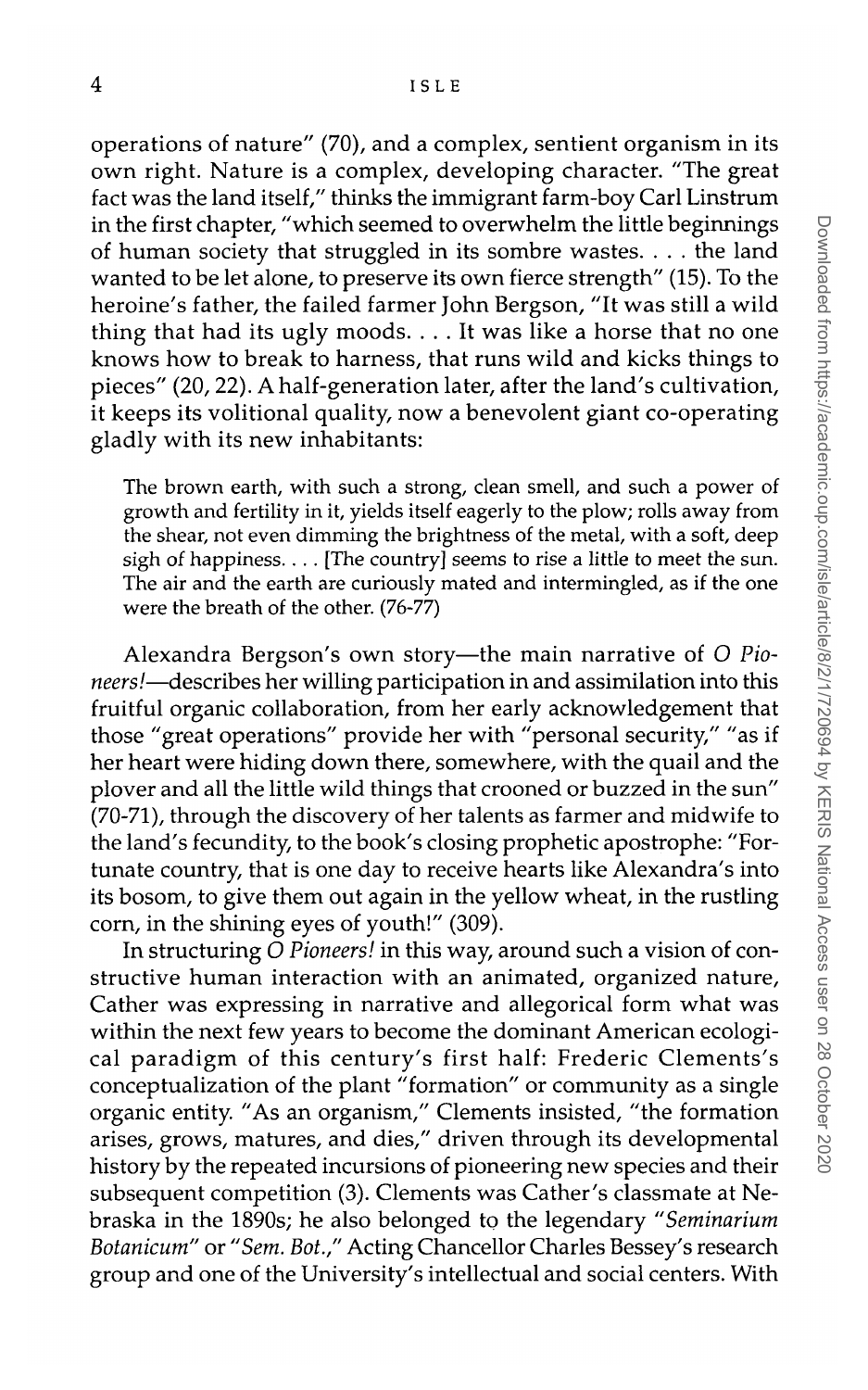Bessey and his protegé Roscoe Pound (Cather's satiric target of 1894), Clements catalogued the plants of the Midwest and their environments, collaborating with Pound on the 1896 *Phytogeography of Nebraska* (Knoll 30-31, Tobey *58it).* In the new century (as a logical extension of his research into habitats in the *Phytogeography*, but also partly in response to the practical needs of midwestern agriculture, and to a general movement in academic science toward predictive modeling) his work moved increasingly away from description and classification and toward the formulation of a dynamic, diachronic—and highly poetic—theory of how plant communities change. With his 1916 work *Plant Succession* Clements became the leading voice—for many historians, the inventor of American plant ecology.<sup>3</sup> We will pause briefly to describe the essentials of his community theory, the paradigm that both shaped ecological thinking through mid-century and found a reflection in *O Pioneers!* and elsewhere in Cather's work.

His model of plant society was optimistically, even buoyantly teleological, mirroring the enthusiasm of his generation's subduing of the Midwestern soil. (Clements's thought was eminently *pragmatic,* offering a way of optimizing agricultural land use by understanding the interactions of species across time and predicting the outcomes of community change.) In nature, Clements believed, communities moved inexorably and universally toward "climax," a condition of "stabilization," "the mutual and progressive interaction of habitat and community, by which extreme conditions yield to a climatic optimum, and life-forms with the least requirements are replaced by those which make the greatest demands" (98). This movement, the great growth cycle of the organic community, occurred through succession, the "waves of of invasion" of new species and their subsequent mutually transformative assimilation to the existing formation (3). Succession was always progressive, "proceed [ing] as certainly from bare area to climax as does the individual from seed to mature plant" (147). To describe its core mechanism, Clements coined the word *ecesis,* "the act of coming to be at home" (69), the process of successful establishment and reproduction of individuals, one of whose effects was "reaction," the physical alteration of the landscape to create conditions favorable to its invaders. And all of this purposeful movement was effected by the interdependent, mutually transformative functions of individual organisms acting in concert, "just as the power of growth in the individual lies in the responses or functions of various organs" (7).

A place for everyone and everything, a vital part for the immigrant or pioneer to play in nature's unified, orderly dance toward fulfillment: Clements's ecology extends attractive consolation to the transplant, the exile in a harsh new landscape. Whether it influenced his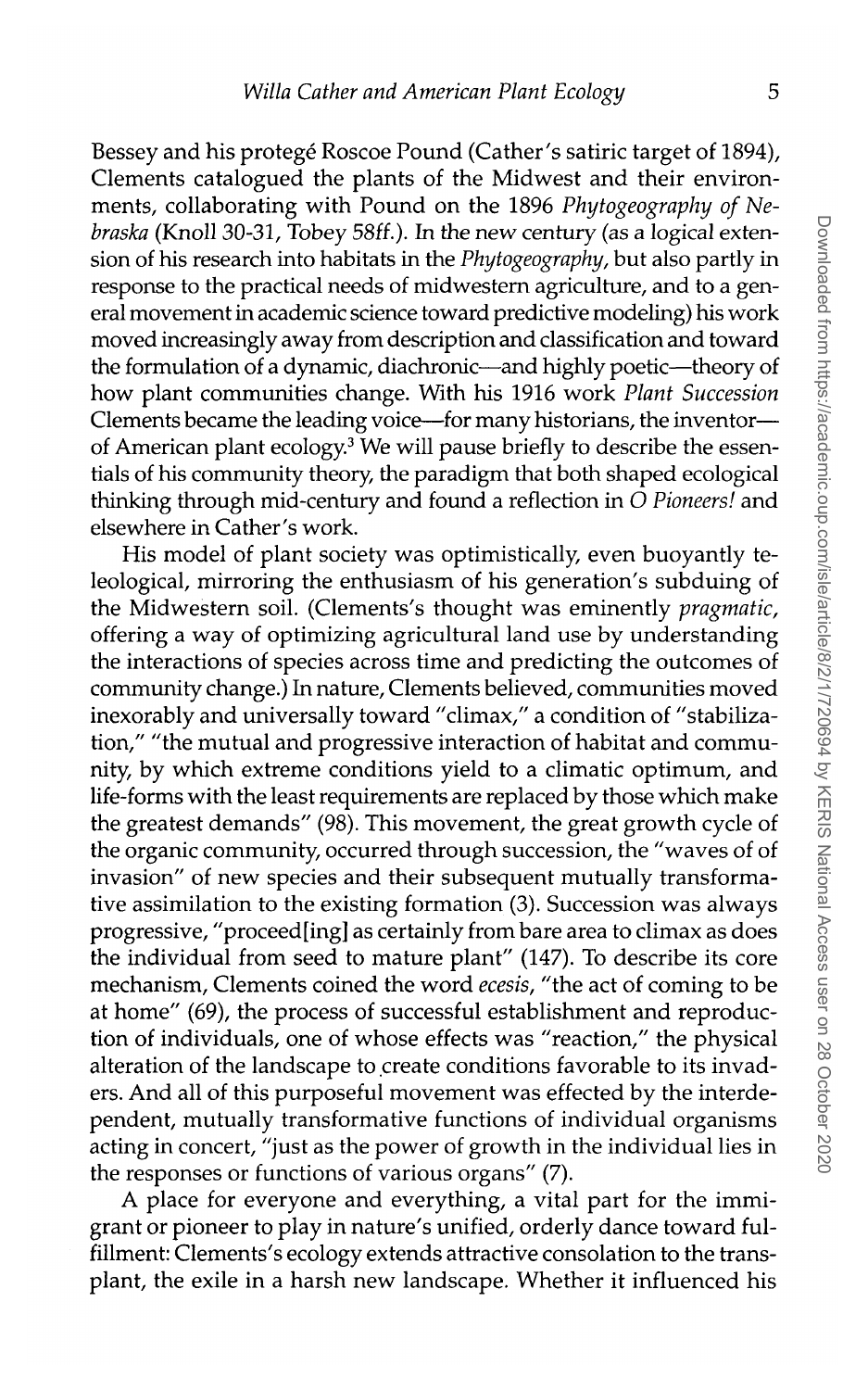college classmate Cather directly is an interesting, open-ended question. According to Rosowski, some acquaintance between the two was unavoidable on the small Lincoln campus in the 1890s (38). Cather had come to the University as a pre-med with interests in "astronomy, botany, and chemistry," and did not move toward literature until the end of her freshman year (Woodress 71). During that first year she began her friendship with Louise Pound and was a frequent visitor at the Pound house, where she knew Roscoe (before their falling out), at a time when he and Clements were actively undertaking the research for the *Phytogeography.* Her good friend Mariel Gere was an active member of the informal female social auxiliary to the *Sem. Bot.* (parodied as the *"Fern. Bot. Sem."* in the 1895 yearbook that Cather edited). In a 1921 interview Cather indicated her familiarity with Clements's work on Rocky Mountain flowers (Bohlke 47). None of this circumstantial evidence makes a wholly convincing case for direct influence, but it seems clear that Cather must have been more than peripherally aware of the emergent energies of academic botanical thinking that existed at Lincoln during her time there. In *O Pioneers!* that awareness expressed itself directly and literally in Alexandra's visit to the "young farmer who had been away at school, and who was experimenting with a new kind of clover hay" (64).

More generally, Cather's own thinking about "natural communities" paralleled Clements's into the twentieth century in striking ways. Her version of Clements's happy organic parable—the dominating structure of *O Pioneers!,* but in fact a presence in most of her work gave her novels' protagonists some signature moments of vegetable affiliation: not only Alexandra's promised recycling into the earth, but also Jim Burden's famous pumpkin-consciousness in *My Antonio.* (1918) that provided Cather's own epitaph:

I was something that lay under the sun and felt it, like the pumpkins . .. Perhaps we feel like that when we die and become a part of something entire, whether it is sun and air, or goodness and knowledge. At any rate, that is happiness; to be dissolved into something complete and great. (14)

Interestingly, in *The Professor's House* (1925), Tom Outland's similar sensations of "possession" and "happiness unalloyed" on the Blue Mesa appear to involve a kind of photosynthesis: "Nothing tired me. Up there, a close neighbor to the sun, I seemed to get the solar energy in some direct way" (227). But even in the absence of this sort of oddly specific vegetative reference, Cather's work after *O Pioneers!* is filled with fading echoes of Clements's strong narrative paradigm of uprooting and "coming to be at home" in a working community. It is the explicit success story of Antonia Shimerda and the "hired girls" of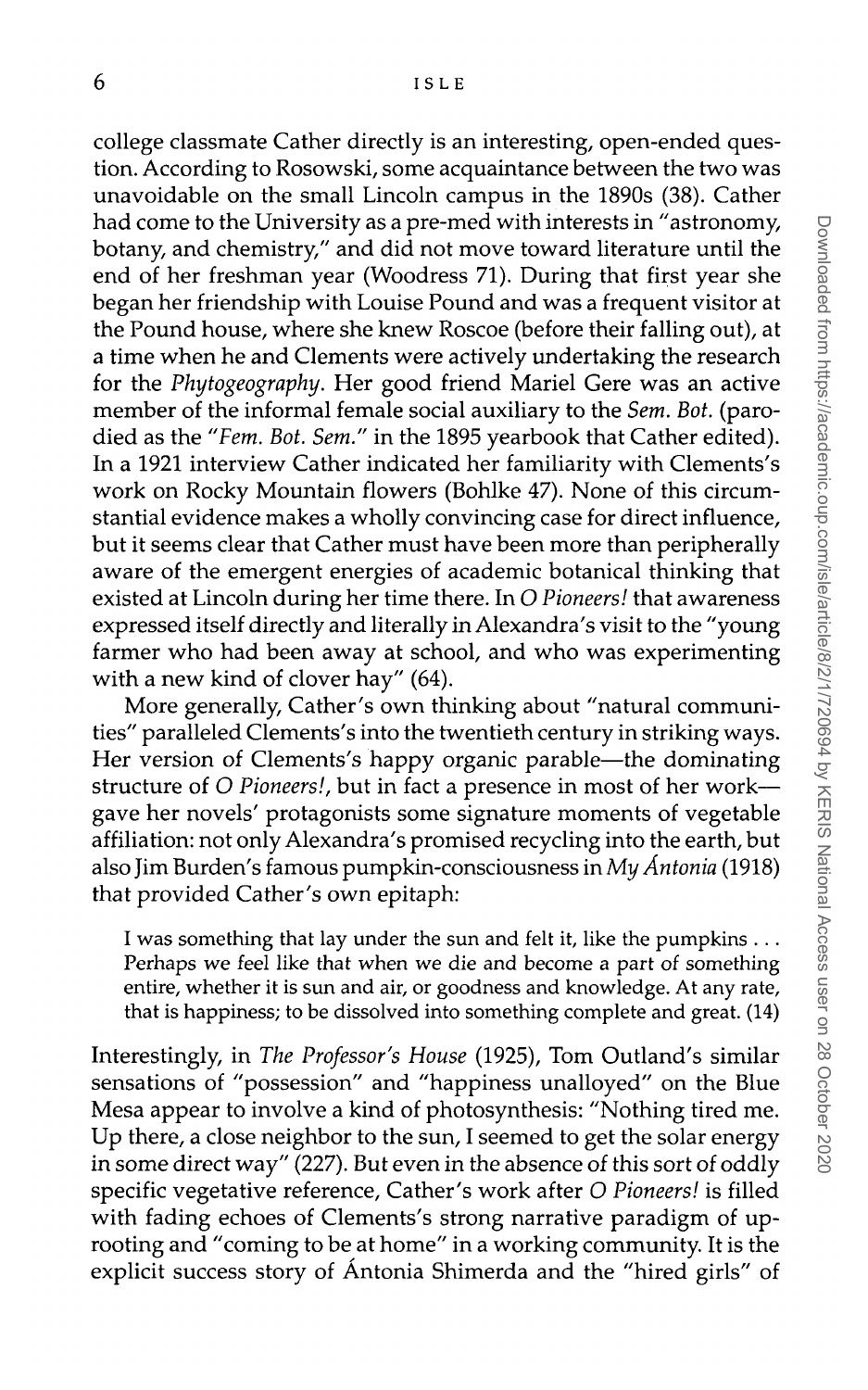Black Hawk. In Tom Outland's Cliff City, the vanished Indians equally clearly epitomize *ecesis,* albeit as a condition now available only through nostalgia: "I see them here," says Father Duchene, "making their mesa more worthy to be a home for man . . . They built themselves into this mesa and humanized it" (198-99). And both *Death Comes for the Archbishop* (1927) and *Shadows on the Rock* (1931) exploit the allegorical possibilities of Clements's vision, as human invaders and the reaction between faith, diligence, and the land transforms the wasteland into a productive paradise regained.

### III.

We need to recall now the very different observations with which we began. The "taxonomic" botanical perspective of 1940 is at once meticulously attentive to individual names and descriptive details, and yet confusing in that very wealth of detail, and contradictory of Cather's "unfurnished" aesthetic. It seems also a far cry from the "ecological" perspective of 1913, which focuses on the community rather than the individual. In effect we have seen two Willa Cathers, at the two ends of her career, engaged in two modes of botanical or scientific thinking and representation: the optimistic community ecologist of *O Pioneers!,* and the name-dropping, sometimes pedantic, sometimes bewildering taxonomist of *Sapphira and the Slave Girl.* These categories are significant, as we have suggested, in botany's history at the turn of the century. Classical botany (exemplified by, for instance, Asa Gray, Charles Bessey's Harvard teacher) was in essence taxonomic and classificatory, concerned with establishing the family names, lineages, and relationships of and among individual organisms and species; Clements's new ecology, on the other hand, was predictive in intention, and founded in paradigms of dynamism and complex interactions of individuals, communities, and environments. The question that we now confront is this: how can we understand the transit of Willa Cather's "natural philosophy" from an early enthusiastic Clementsian holism to *Sapphira*'s more traditional—though also perhaps less coherent and less satisfying—taxonomical perspective? Should we posit in her thinking (and practice) about nature and community a kind of conservative relapse, an abandoning of progressive modernism in favor of older, more cautious conceptualizations of "nature" as phenomena in need of sorting and naming—the very ways of knowing that she had consistently dismissed as "arid" and "useless"? Such a relapse would in fact be consistent with the growing conservative trends of her political and religious thought across the century's first half.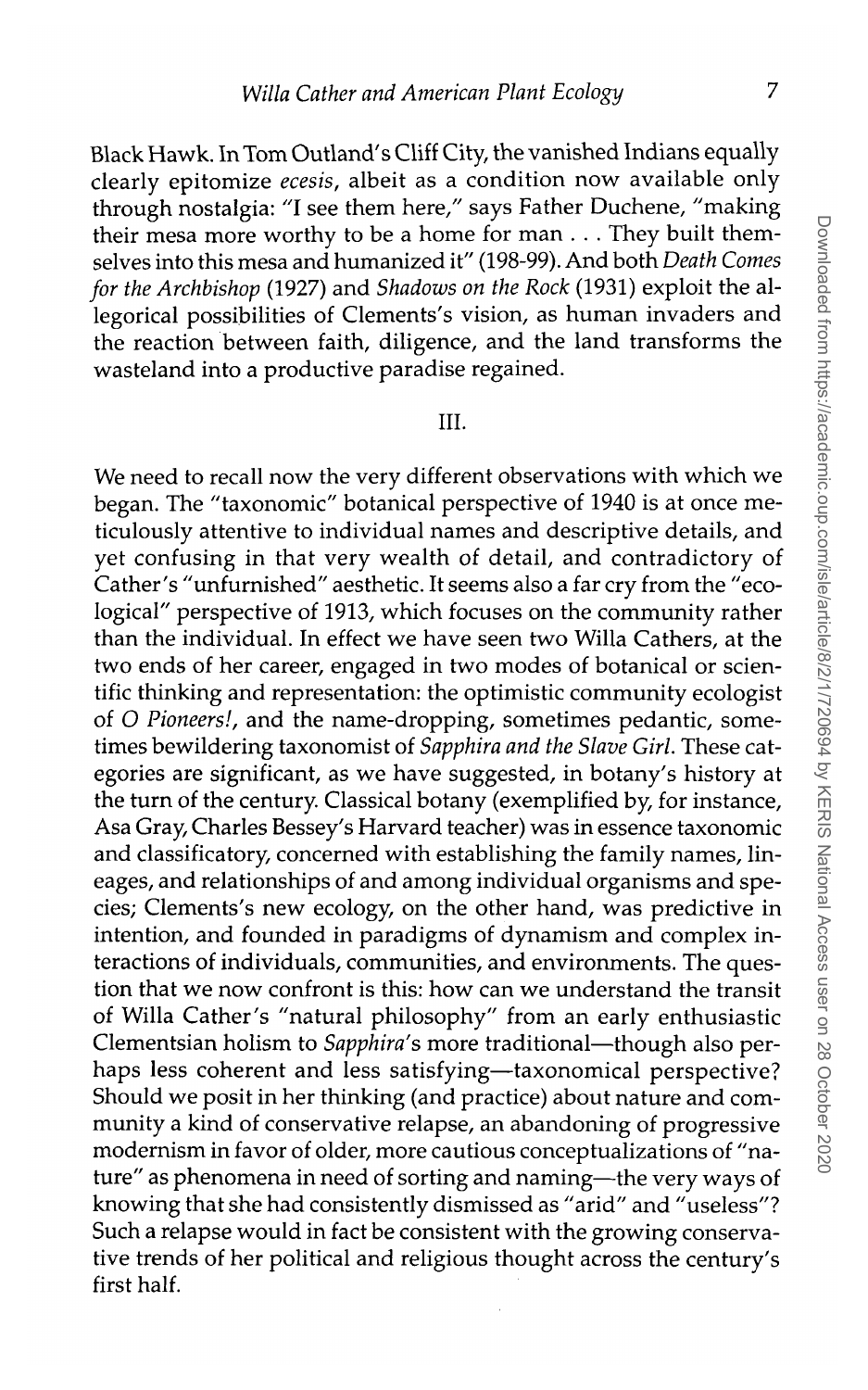Simply put, Cather increasingly found nature less orderly and purposeful than the Clementsian model had assumed, and she was not alone in this disillusionment. By 1918 we can find her in *My Antonia* somewhat qualifying her enthusiasm for the prairie community and its organic growth cycles (represented primarily by Antonia's and other immigrant girls' fecundity) by framing it with scholarly, skeptical—and sterile—Jim Burden's ambiguous detachment. Like Jim an exile, displaced from the pioneering community, Cather saw the world through protagonists like Claude Wheeler, Niel Herbert, and Godfrey St. Peter, whose eyes grew steadily more ironic, more inclined to locate the organic community in an irretrievable past rather than a possible future, in a nostalgically recollected high culture. As we have seen, she turned in the late 1920s and early 30s (in *Death Comes for the Archbishop* and *Shadows on the Rock)* to Christian communities of saints visible, moving across transfigured, atemporal landscapes. In effect, the Clementsian prairie of *O Pioneers!* became available to Cather mainly as a territory of myth, poetry, or religious faith—not of empirical science and this world.

A similar shift in the reputation and uses of Frederic Clements's theory occurred, or was at least in the making, among its academic and scientific practitioners after 1914. Although his models for community, invasion, and succession remained generally dominant in ecology until after his death in 1945, all of their central assumptions were in fact contested. Clements's most vigorous attacker was the taxonomist Henry A. Gleason, who in a series of articles of the late 1910s, 20s, and 30s, doubted the predictive power of Clementsian theories; proposed that the individual, not the group, was the decisive entity in plant succession; argued that vegetative change had no necessary direction or teleology; and suggested that Clements's coherent, interdependent "plant association" (his theory's foundational natural structure) might in fact simply be the construction of its observer's desire, striving to find purpose in a landscape of accident and coincidence. As Michael Barbour has described this classic quarrel in early ecology, "where Clements saw predictability, uniformity, cooperation, stability, and certainty, Gleason saw only individualism, competition, a blur of continuous change, and probability" (238). In effect, Gleason challenged Clements's holistic thought as in essence poetic synthesis, unsupportable in the real world of empirical observation, and, although the debate was never fully engaged during Clements's lifetime, modern ecologists have discarded his teleology in favor of more complexly descriptive (and less rigorously predictive) assumptions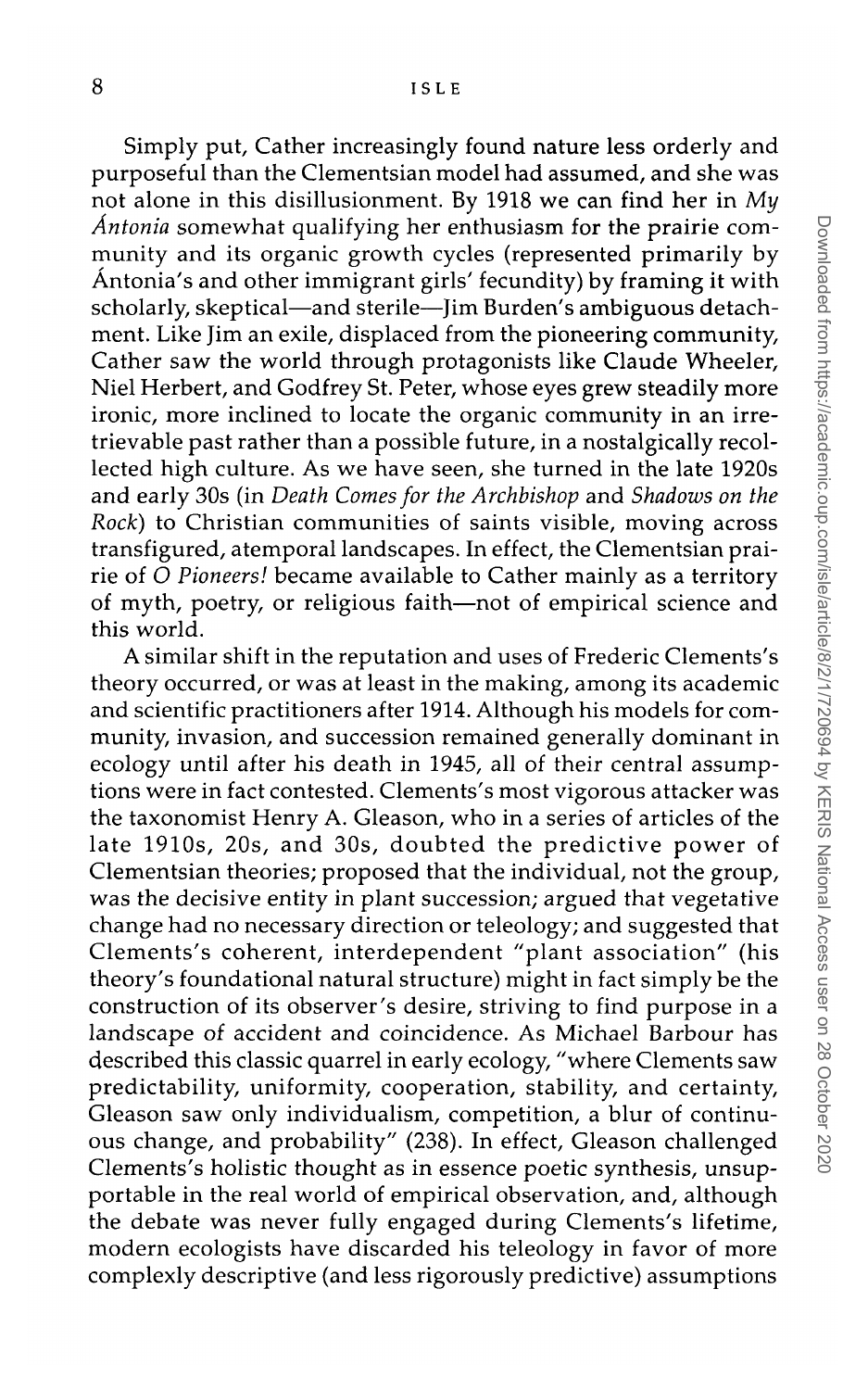about the nature of succession and climax. As his old friend Roscoe Pound wrote after his death, "Clements had an eminently philosophical mind;" but "Science has outgrown her philosophers" (113).

Something like a Gleasonian perspective is at work throughout Cather's career in counterpoint to what we have called her Clementsian "optimism." Against Alexandra Bergson's faith in the "great operations of nature, and . . . the law that lay behind them" (O *Pioneers!* 70-71), for instance, this less self-assured perspective sets Godfrey St. Peter's gloomy insistence on nature's inherent messiness, its inferiority to culture: "In Nature," he complains, "there is no selection"  $(61)$ . St. Peter's position—an extreme of Gleasonian particularism—seems essentially conservative in its pessimism over the future, and in its entropic vision of organic experience. It powerfully underlies the darkening novels of the mid-20s, works structured around themes of irretrievable lost pasts and diminished, anti-climactic futures, in which nature provides only (in Godfrey St. Peter's words) the "cruel biological necessities" of individual reproduction and death (13) or (in Tom Outland's) "sad substitutions" for lost organic connections (165).

By mid-life, perhaps, some rational, individualistic part of Cather's intelligence apparently could simply no longer accept Alexandra Bergson's vision, a Shelleyan consolation of impersonal immortality in nature's great organic recycler. The biological changes implicit in affiliation with the Clementsian community pose threats even in the early prairie novels, both to the individual (Alexandra must die personally, after all, in order to be reborn as "yellow wheat and rustling corn") and—perhaps just as importantly—to the invaded community itself: wheat and corn, like the alfalfa that Alexandra contributes to the plains' high country's ecology, are non-natives, and building the humanly productive "climax community" means irreversibly destroying the prairie. Certainly Cather never again ended a novel with the unequivocal and transcendent communal optimism of *O Pioneers!*

We will close these speculations with a caution. As we read and reread Cather on nature, it became increasingly evident to us that the structuring which we earlier called her thought's "transit" from the ecological to the taxonomical, from the Clementsian to the Gleasonian, is at best an oversimplification and at worst an imposed unity or hopeful fiction—similar in fact to the teleological error for which Henry Gleason and eventually others criticized Frederic Clements. As we have also suggested, these perspectives co-exist dialectically or symbiotically in most of her writing. *Sapphira's* bitterly distanced narrator struggles to tell an almost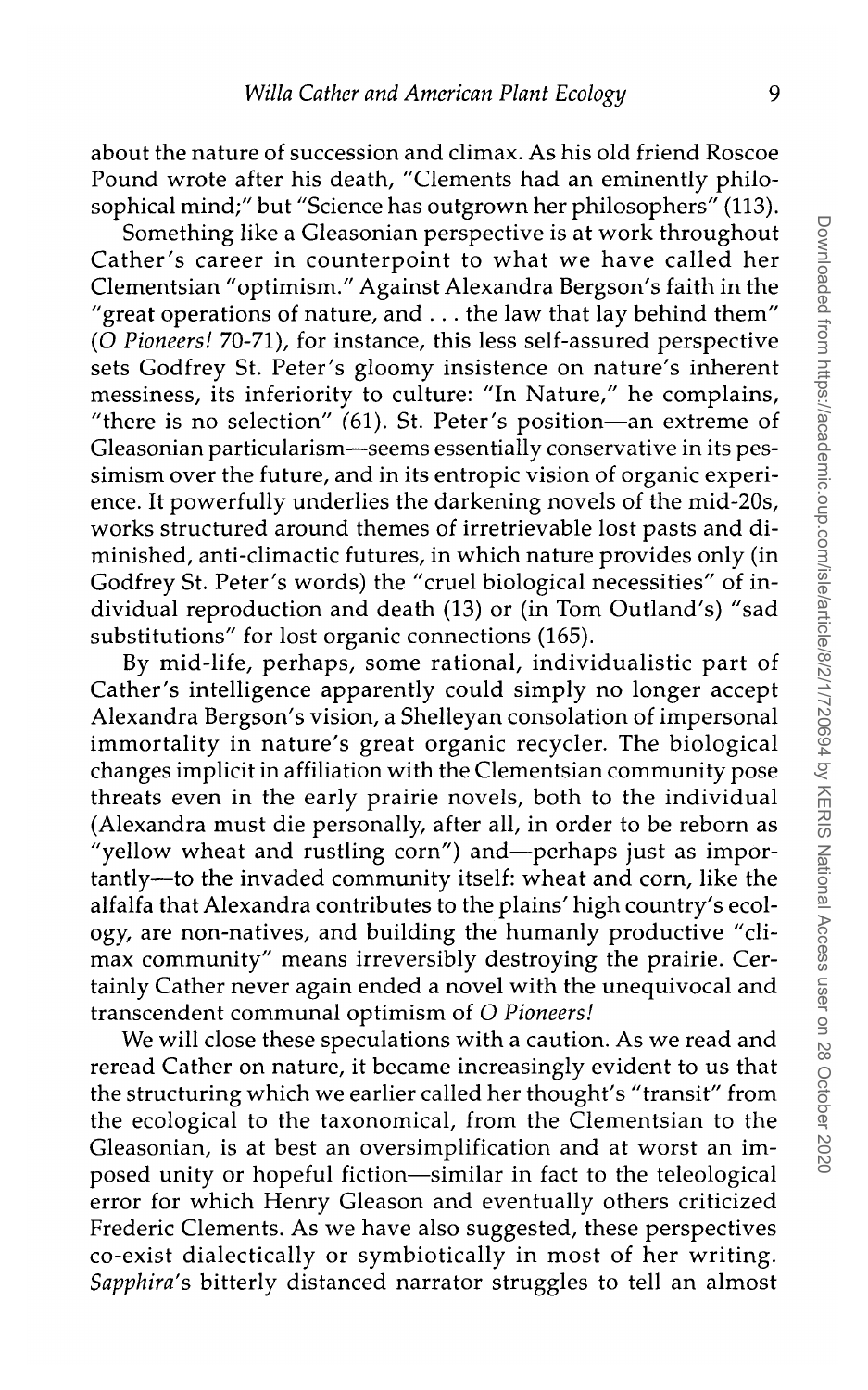occluded story of familial love and creative community, while Tom Outland's narrative of affiliation is framed by St. Peter's alienation.

Like the two great modern ecologists who have given us the terms for her internal debate, Willa Cather acquired her views of nature, individuals, and communities in relation to her own environments. Clements was a Nebraska native, a product of the territory's relatively stable grassland communities, where a young scientist could with his own eyes see the great orderly pattern of succession at work. Gleason, on the other hand, grew up on the frequently disturbed, unpredictable borderlands of plains and forests in Illinois. The botanist Robert Mclntosh has suggested that these early experiences shaped—in his phrase, "imprinted"—their opposed theoretical positions in profound ways (256). Willa Cather, even more radically a migrant pioneer, had a complex childhood of uprooting and re-affiliation, in which her "first nature" of rural northwestern Virginia was replaced by the intense experience of Clements's prairie. She entered adulthood in the mid-18903, at the precise historical and cultural moment when Frederick Jackson Turner was simultaneously valorizing and memorializing the agrarian frontier, celebrating Americans' pioneering relation to the land while consigning it to a legendary past. By the beginning of her career as a novelist she had become an upper-middle-class New Yorker, an urban journalist watching with interest the United States's great national debates over a new kind of pioneering, southern and eastern European immigration—anxious debates in whose lexicon the term "invasion" had a very different meaning from Clements's, an ominous suggestion of impending chaos rather than of orderly progress nous suggestion or imperiung chaos rather than or orderly progress<br>and "coming to be at home "<sup>4</sup> Cather's world was multifarious, a place where *ecesis* could be loss as well as gain, threat as well as consolation. As her fictions repeatedly demonstrate, every successful pioneer dislodges a precursor "native," and every homecoming marks a site of exile. Making her way between the painful oppositions of pioneer and refugee, Cather wrote and often lived as a displaced literary tourist, a wandering writer of place. In her work she made temporary homes in vividly imagined, painstakingly described landscapes that seemed nonetheless never fully articulated, never quite completed, never wholly her own.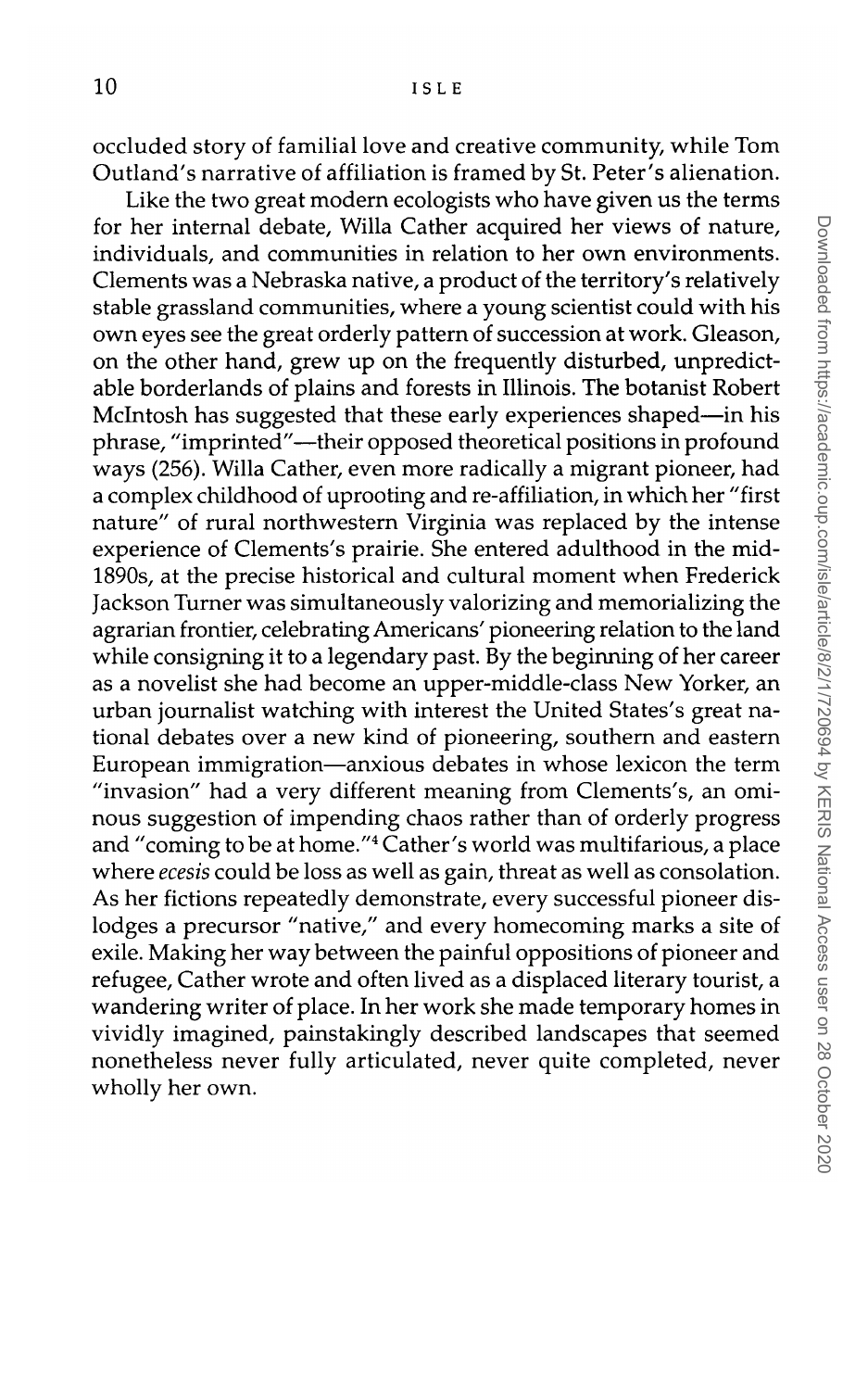#### NOTE S

1. We think for instance of the complicated symbolic interdependencies of the Mill House's formal, orderly front ("of a style very well known to all Virginians, since it was built on very much the same pattern as Mount Vernon"), and its blossoming domestic (and African-American) back yard, "another world; a helter-skelter scattering, like a small village" (20). This kind of opposition is pervasive in Sapphira, and appears in the conclusion as the child-narrator's mistrust of the civilized Nancy's acquisition of standard (rather than regional) English: "her speech was different from ours on Back Creek. Her words seemed to me too precise ... it didn't seem a friendly way to talk" (284).

2. "Community" is a complicated term in modern ecology. We borrow our definition from Robert E. Ricklefs, using the word to denote a group of populations occurring together and interacting with one another and their physical environment, bound by "a complex array of interactions, directly or indirectly tying all members . .. together into an intricate web" (657).

3. The other principal turn-of-the-century American researcher into the relations of plants to one another and to their environments across time was H. C. Cowles at the University of Chicago. Ronald Tobey traces European philosophical and scientific influences that influenced both Clements and Cowles, whose competing successional paradigm developed along less teleological lines (89-109).

4. Cather was an active participant in this national conversation, and not only in her direct treatment of immigration in many of the prairie works ("The Bohemian Girl," *O Pioneers!, My Antonia,* "Neighbour Rosicky," and others). Her early editing career at *McClure's*—a magazine intensely concerned with social issues of the moment—brought her into direct contact with the politics and "ecological" vocabulary of nativist responses to immigration. *McClure's* published Hendrick's *The Great Jewish Invasion* in 1907, and Jack London's futurist Yellow Peril fantasy "The Unparalleled Invasion" in 1910. In 1912 Cather published her own story of New York immigration in *Collier's,* "Behind the Singer Tower," in which Jews and Italians threaten to overwhelm the edifices of high Western culture.

#### **REFERENCES**

Barbour, Michael. "Ecological Fragmentation in the Fifties." *Uncommon Ground.* Ed. William Cronon. New York: W. W. Norton, 1996.

Bohlke, L. Brent. *Willa Cather in Person.* Lincoln: U of Nebraska P, 1986.

Cather, Willa. *My Antonia.* Boston: Houghton Mifflin, 1918.

- . *O Pioneers!* 1913. Boston: Houghton Mifflin, 1941.
- . *The Professor's House.* New York: Alfred Knopf, 1925.

. *Sapphira and the Slave Girl.* New York: Alfred Knopf, 1940.

Clements, Frederic E. *Plant Succession and Indicators.* New York: H. W. Wilson, 1928.